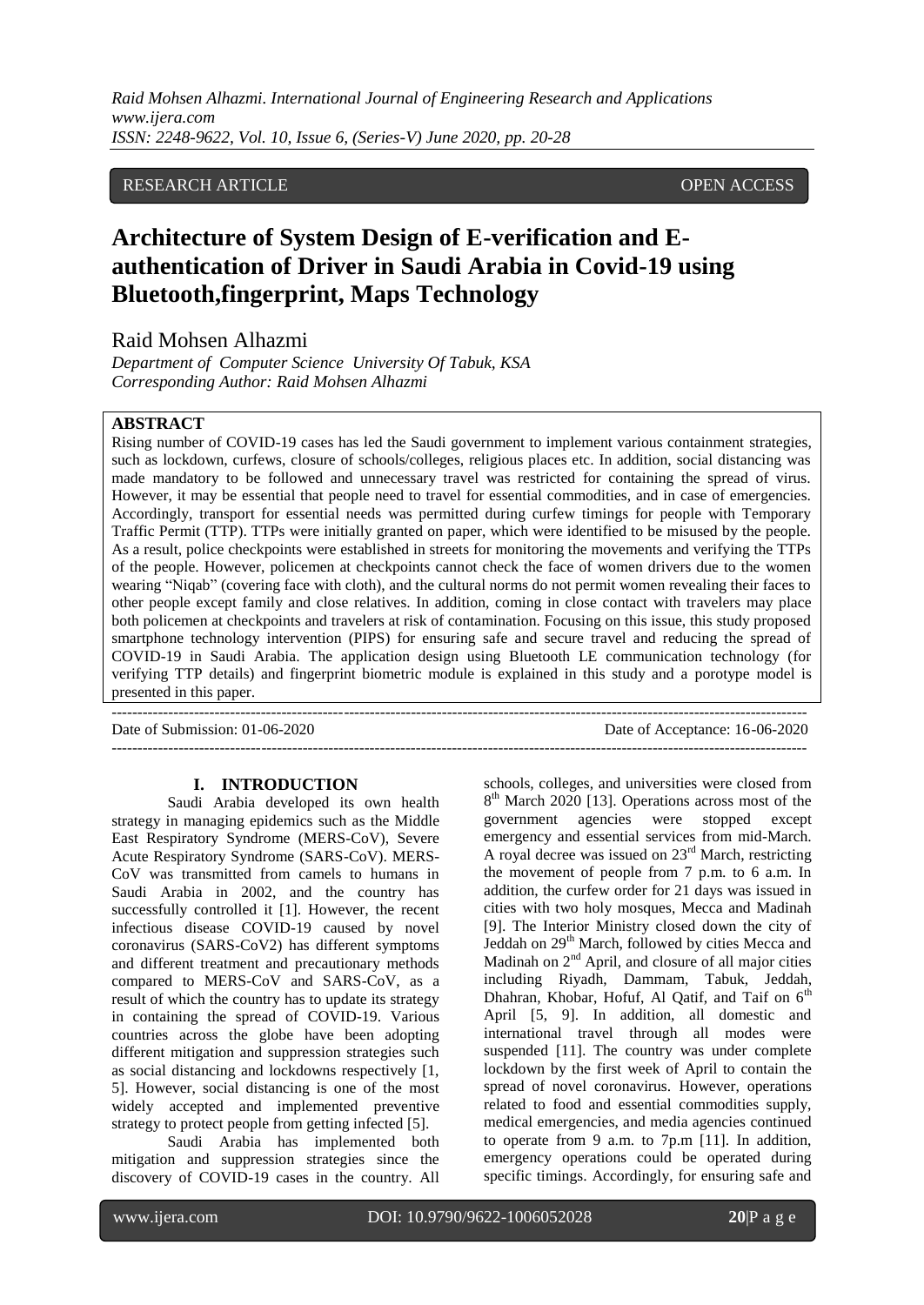secure travel operations related to the abovementioned operations, TTPs were issued by the government. Police checkpoints were installed at various locations to implement curfew and track the unauthorized movement of people. However, few issues have been identified with police checkpoints, which have been affecting the implementation of curfew and risk of spreading the infection. As the TTPs were issued with stamp on paper, the police at checkpoints may need to come in close contact with travelers and touch the permits for verification, it could increase the risk of infection. In addition, there is no mechanism to identify if the permits are fake or original, as they were issued on paper. As a result, police at checkpoints were having difficulties in 1) verifying the authenticity and validity of the TTPs; 2) identifying if the permit belongs to the person who is actually travelling; 3) if the driver is following the correct and safe travel route; 4) maintaining social-distancing norms during verification.

Major technology interventions such as use of mobile applications, drones, and robots were being implemented in different countries to combat the spread of infection. Accordingly, in the context of issues faced by police at checkpoints in Saudi Arabia, mobile technology can be one of the effective technology interventions, for facilitating safe and secure verification process. Focusing on these issues, this paper proposes and develops a smartphone-based technology intervention referred as Police Investigation Point system (PIPS) for verifying TTP, traveler's identity, and purpose of travel. The mobile technology is further integrated with Bluetooth LE technology, Global Positioning System (GPS) or maps technology, fingerprint and facial recognition technologies for improving the secured level of verification. However, facial recognition approach can have serious cultural implications, as women drivers may not be allowed for facial recognition as it conflicts with Niqab (covering face) tradition in Saudi Arabia. Considering these factors, this paper proposes a design for a system that ensures safe and secure verification by adopting technology interventions including Bluetooth LE, fingerprint biometric, and maps technology, and following social distancing norms at police checkpoints in Saudi Arabia.

# **II. LITERATURE REVIEW**

This section introduces COVID-19, how it has spread across the world and in specific Saudi Arabia. In addition, Bluetooth LE, maps, and fingerprint technologies were reviewed in the context of their application in this study.

#### **Novel Coronavirus and COVID-19**

Unlike other viruses, Coronaviruses (CoV) are a large family of viruses with spike proteins which facilitate their entry in to host cells, and may cause various illness ranging from the common cold to acute diseases such as Severe Acute Respiratory Syndrome (SARS-CoV) and Middle East Respiratory Syndrome (MERS-CoV), multi-organ failure, and may sometimes lead to death [1]. The coronavirus (SARS-CoV) was first discovered in China in 2002, which was transmitted from civet cats to humans and MERS-CoV in Saudi Arabia in 2012, which was transmitted from camels to humans [1]. The novel coronavirus (SARS-CoV2), which caused COVID-19 pandemic was believed to be transmitted from bats at seafood and animal market in Wuhan city, China [1].

The Chinese government informed World Health Organization (WHO) Regional office in China that there is a rapid increase in the pneumonia cases with unknown cause in Wuhan city, Hubei province of China on 31st December, 2019 [1]. This incident was followed by announcement from Chinese government on 7th January, 2020 announced that they have discovered which has been the transmitting among the people in Wuhan city, resulting in increasing number of pneumonia cases, which was later termed as COVID-19 disease causing acute pneumonia and even death in some critical situations [1]. Since then the novel coronavirus (SARS-CoV2) started spreading across the globe, being first detected in Thailand (outside China) on 23rd January, 2020 [2]. The Chinese government immediately locked down the Wuhan city, and placed 11 million people under quarantine, and isolated COVID-19 patients for treatment [3]. Accordingly, WHO declared COVID-19 as pandemic with 71,249 confirmed COVID-19 worldwide cases, out of which China accounted for 70,365 confirmed cases, and 25 other countries accounted for 794 confirmed cases and 3 deaths [4]. As a result, countries across the globe have started to implement various containment strategies to slowdown the spread of novel coronavirus by closing schools/colleges, industries, businesses, and all community places [6].

## **Saudi Arabia**

The country reported first confirmed case on 2nd March, 2020, who was identified to be a Saudi national arriving from Iran via Bahrain [6]. As a result, restrictions on international travel was placed, such as temporary suspension of flights from GCC (Gulf Cooperation Council) countries, and other countries including China, Japan, Italy, Singapore, Kazakhstan, and Malaysia for fourteen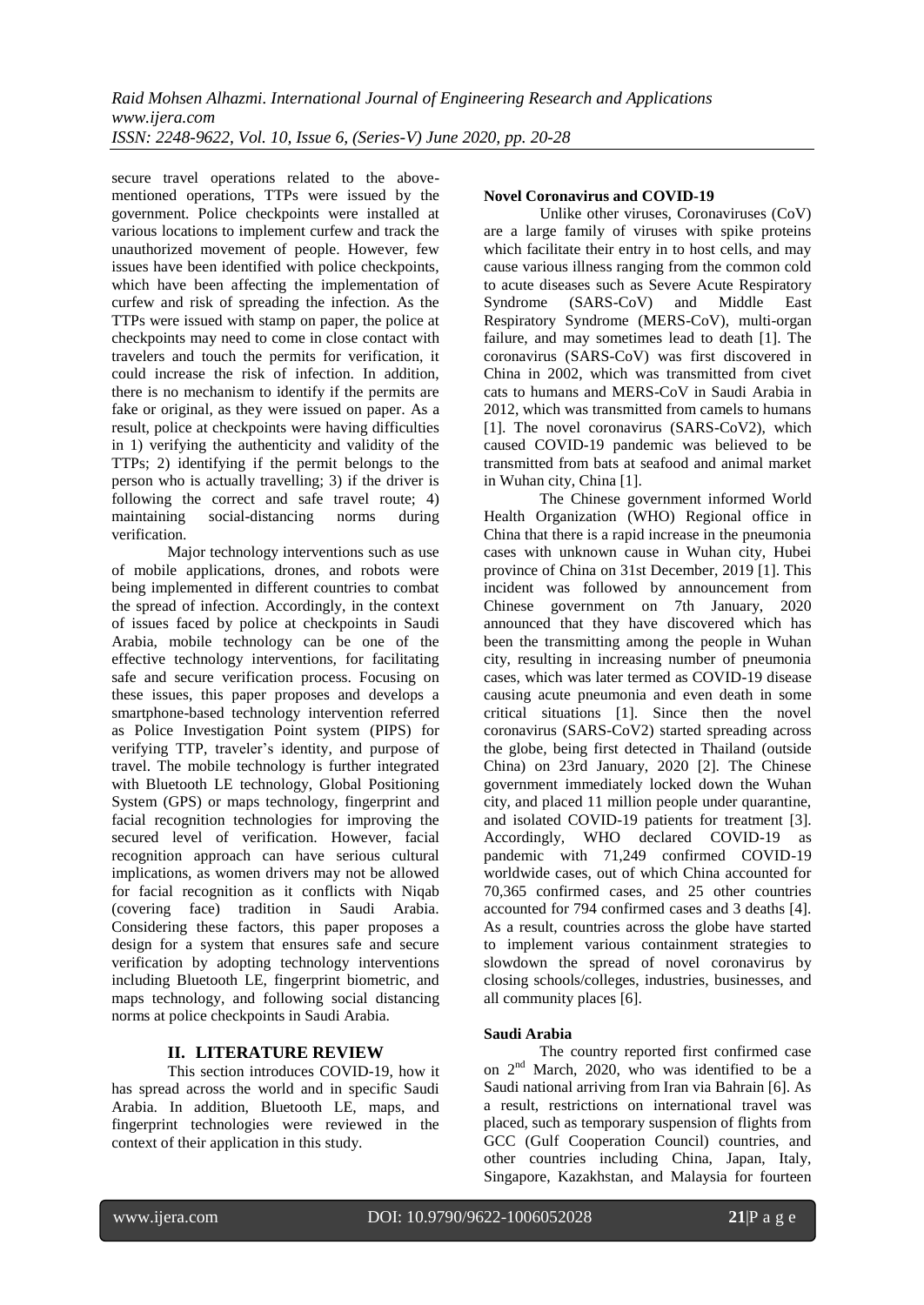days, as there is high risk of virus transmission [15]. The total number of cases rose to 103 by mid-March as announced by the Ministry of Health [14].

The KSA has adopted various strategies and approaches for reducing the spread of infection. From 16th March, operations were suspended across all the government agencies, except those which were essential, such as municipalities. In addition, allschools/colleges/universities were closed and operations were carried out using E-Learning and virtual learning platforms [10]. A royal decree was issued on 23rd March, restricting the movement of people from 7 p.m. to 6 a.m. In addition, the curfew order for 21 days was issued in cities with two holy mosques, Mecca and Madinah [8]. The Interior Ministry closed down the city of Jeddah on 29th March, followed by cities Mecca and Madinah on 2nd April, and closure of all major cities including Riyadh, Dammam, Tabuk, Jeddah, Dhahran, Khobar, Hofuf, Al Qatif, and Taif on 6th April [5, 9]. In addition, all domestic and international travel through all modes were suspended [10]. The country was under complete lockdown by the first week of April to contain the spread of novel coronavirus.

Interior Ministry announced that the lockdown/curfew would continue till further notice, which will be taking to consideration of the rate of transmission and the zones of contamination. However, few restrictions were eased to permit essential and emergency activities. Accordingly, TTPs were issued for essential services travel such as food sector (transport of food and essential commodities), the health sector (hospitals, pharmacies, laboratories, research and pharmaceutical industries etc.), the media sector, and others. Police checkpoints were installed in every street to monitor the curfew norms such as social distancing, wearing of masks etc. by the people with TTPs [11]. However, issues such as social distancing could not be practiced as the TTPs were issues were paper-based, which need to be touched by the police for verification by coming in close contact with travelers. In addition, police may need to check the face of the travelers for verifying the identity. But, women in Saudi Arabia had to follow certain cultural restrictions such as wearing Niqab and showing face only to family and relatives. In addition, as no women police were deployed at checkpoints, as a result it was difficult for police in the process of verifying if the right person is using the TTP. However, there are few issues identified with respect to the operations at checkpoints, which included increase in fake TTPs as it was issued on paper; increase in the verification time, as there are more number of documents to be verified, such as Saudi nationality, car permit, driving license etc.; increase in risk of contamination as the police officers come in close contact with passengers during verification; long queues at checkpoints, affecting people with emergency transfers (ambulances/patients etc.).

# **Mobile and Bluetooth Technology**

Countries have been using various technology interventions such as mobile applications for contact tracing; robots for healthcare services, drones for monitoring and contact tracing in the context of COVID-19 outbreak. Mobile technology in this context can be one of the effective technologies in facilitating the access and delivery of various services remotely. In addition, mobile technology, which can be used for communication through phone calls and messaging, can be integrated with other technologies such as GPS navigation VoIP (Voice over Internet Protocol), internet access etc. Mobile technology can allow multiple transmitters to transfer data over a single channel of transmutation signal [12]. The integration of 4G/5G technologies on to mobile platforms has revolutionized the modes of communication and accessibility of services at high speed and low costs. In addition, communication technologies such as Wi-Fi, Bluetooth have enabled the wireless connectivity among the devices facilitating faster data transfer [12].

Wireless communication has become one of the common modes of data transfer between devices including smartphones and laptops by using various applications and technologies such as Bluetooth and Wi-Fi [16]. Personal Area Networks (PANs) can be established by using Bluetooth technology using the Internet gateways [17], enabling safe and secure data transfer. The range of these technologies is usually covered up to 100 meters depending on the functional capabilities of the devices used [16], and can be used in various other areas such as mobile payment systems [18], audio and video streaming [19], and gaming [20].The recent development in Bluetooth technology, BLE (Bluetooth Low Energy), which is also considered as a smart extension of Bluetooth standard version 4.0. supports low-powered shortrange wireless communication [Bluetooth.com]. It is a low-cost communication technology, which has a potential to run BLE devices for months or even a year on a single coin cell battery [Bluetooth.com]. It is considered to be a perfect application for devices which requires periodic short-range communication with devices that are able to work for long durations without requiring frequent charging. One of the unique features of Bluetooth LE is that communication between devices can be enabled without an explicit pairing operation and authentication used in earlier standards of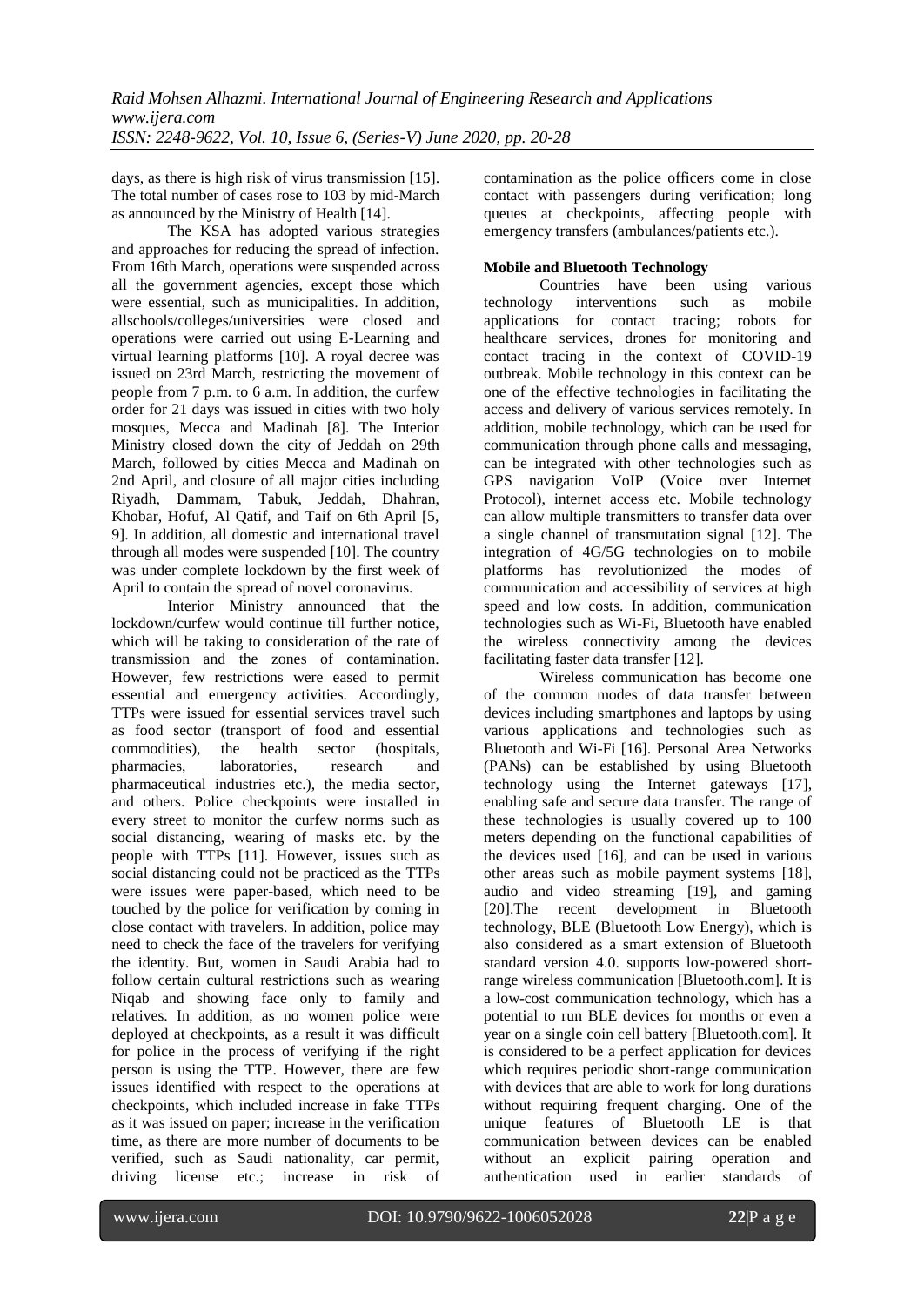Bluetooth,that require manual pairing. [21]. This communication technology can be effective for establishing communication link between the travelers at checkpoints and police by maintaining a distance of more than one meter (Social distancing norms).

# **Fingerprint**

Fingerprints reflect various patterns or graphical ridges on the fingers of humans, which are considered to be unique for each individual, as a result of which they are considered as one of the most effective solutions in biometric verification [320]. Biometric verification system uses natural features (chemical, physical, and/or behavioral features) such as retina scan, fingerprint scans, facial recognition etc., which can be considered as an effective alternative to security mechanisms such as using passwords or paper-based verification [22, 24]. Both physiological and behavioral characteristics can be used in the automated verification using biometric systems [25]. The two major [24] implications of using biometric systems include the following.

 For verifying the identity of the users by comparing the provided biometric information with stored biometric information, every time an individual requests an access.

 For identifying the individuals from a large section of biometric data of people, which is identified to be effectively used in forensic operations.

As most of the smartphones are integrated with various biometric sensors such as cameras, fingerprint scanners, voice recognition, and other tracking technologies using GPS, they can be used in various multi-media interactions in security verification process [22]. Accordingly, more than 50% of the smartphones sold in 2019 were integrated with fingerprint sensor for authentication [marketresearch.com]. As a result, various issues such as forgetting password, risk of data theft on lost phones (by guessing the password) can be addressed by using highly secured finger-print scan for authentication [23]. Accordingly, fingerprint scans are used in various operations for authentication, such as unlocking devices, personal identification, opening banking applications etc.; however, issues such as privacy was one of the major concerns identified with its usage.

As the risk of contamination of COVID-19 is very high by touching the contaminated surfaces and then touching eyes or nose without sanitizing hands or properly washing hands. During verification at police checkpoints, there is a high risk of surface contamination which may

significantly contribute to the virus spread, as many travelers access the checkpoints daily. However, using fingerprint scans on personal devices can ensure safe and secured authentication at checkpoints by following social distancing norms. In addition, fingerprint scans may be more effective for verification in Saudi Arabia, as facial recognition is not possible for women, given the cultural norms. Accordingly, this technology can be used for verifying the person's identity with TTP in the proposed PIPS, where the data can be transferred through the communication link established by Bluetooth LE. The transferred biometric information (fingerprint scans) from traveler in vehicle to police at checkpoint ensures verification of person using the TTP at a safe distance.

# **Traffic Maps.**

GPS and satellite imaging have been using in various applications and devices enabling personal navigation, tracking of goods, and many other applications in various fields. Sensors can be attached to various units such as transport vehicles, aircrafts facilitating real-time tracking. Mobile mapping refers to the collection of geospatial; data using sensors on mobile platforms [27]. In addition, the Internet, and mobile device are increasingly utilizing geospatial information, either in the form of mapping, or georeferenced imaging. Companies such as Google (Google Maps), Apple have used aerial photographs and satellite images to develop online navigation systems, which are more accurate and reliable [28]. Accordingly, many companies and systems utilize GPS location information through customers mobile in order to streamline their services according to the location preferences and enable live tracking of various services such as products delivery [26].

The use of GPS in traffic management systems is highly adopted in various countries. Conventional traffic systems rely on transport officials, drivers on phone, and traffic reporting companies for managing traffic movement [26]. However, with the use of GPS and navigation applications such as Inrix traffic, real-time traffic movements can be monitored, such as traffic jams, congestion routes, which can help transport officials in managing the traffic [29]. Approaches such as User-generated traffic reports, real-time mapping of peoples' movement through their mobile device locations have been adopted by companies such as Inrix Traffic, Google Maps for updating traffic information. In addition, Google Maps is one of the premium partners in Saudi Arabia and other GCC countries, which is authorized to monitor and updated traffic jams, accident, hazards, road closure,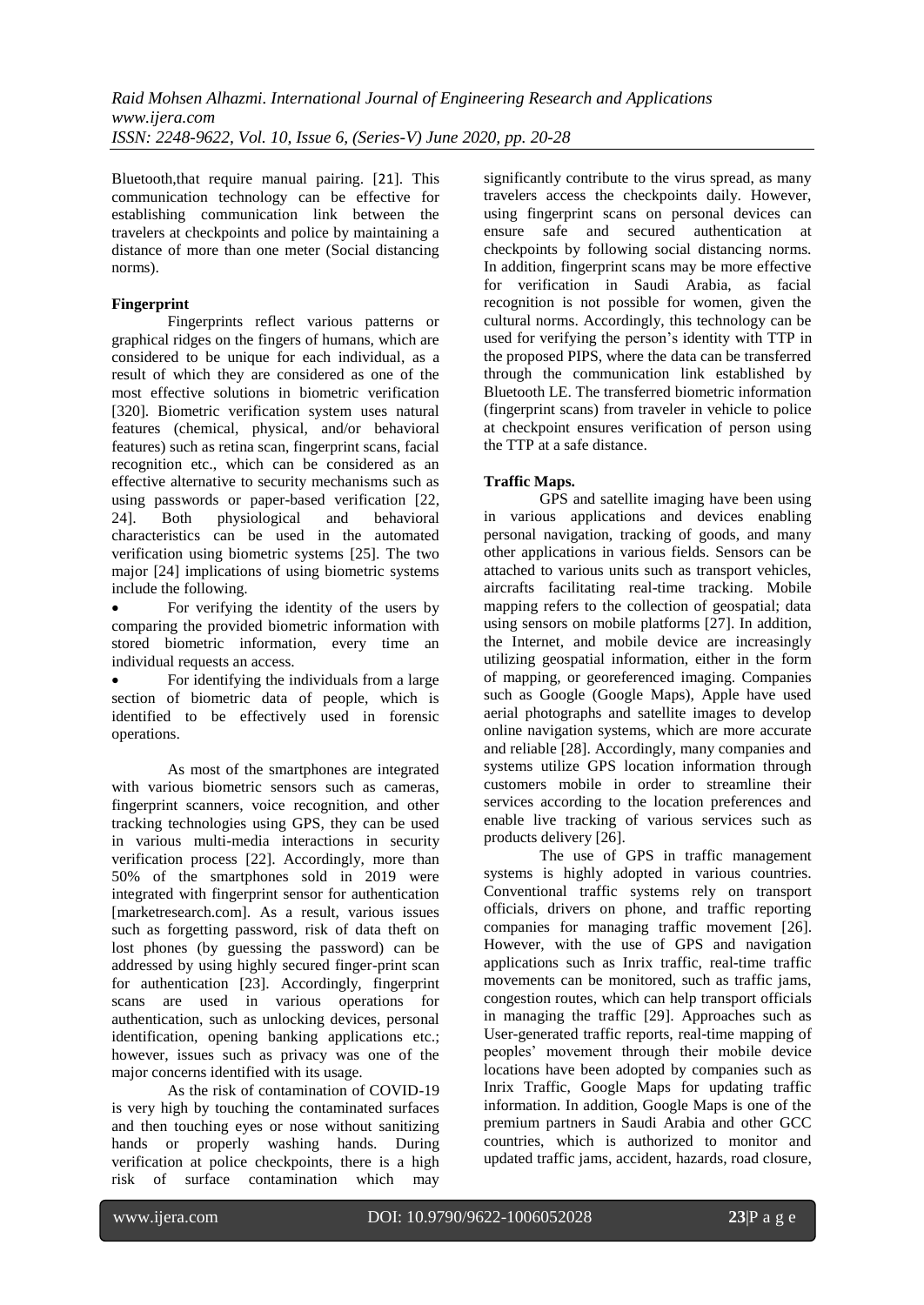and other travel related information in real-time [30].

The proposed PIP system uses the TTP details from the traveler's smartphones, where the information about destination, travel routes can be accessed by the police at checkpoints. Using the maps, police can verify if the travel route permitted in TTP is followed by the travelers. Mobile Bluetooth location can be used to verify these details in PIPs. The proposed PIP system uses Bluetooth LE, primarily for establishing safe and secure point-to-point communication channels between travelers and policemen at checkpoints. Accordingly, the purpose of selecting Bluetooth LE technology is to ensure effective and efficient communication with acceptable response-times, power-consumption and transfer data. Thus, Bluetooth LE can be used for transferring data

related to fingerprint scans, TTP information, and location-based information through a secured and safe communication channel.

# **III. OVERVIEWPIPS SYSTEM OPERATION**

The aims of the proposed PIP system include the following.

- 1. Verification of TTPs at police checkpoints without violating social distancing norms
- 2. Verification of person using the TTP at checkpoints.
- 3. Verifying and ensuring that the TTP is being used for the right and valid purpose
- 4. Facilitate paperless verification process and save time and cost in the process



**Figure 2:**Use case of PIPsystem.

As shown in figure 2, the proposed PIP system has three components, including Driver Module, Police Center Module, and Police Investigation Points Module, which are explained in the following sections.

#### *Police Center*

Police Center is the initial component with which the driver establishes communication for application of TTP. Firstly, drivers have to register with Police Center. for submitting the TTP application. Drivers are verified using the One-Time-Password (OTP), received on the driver's mobile number, which is to be entered using PIP system. This would verify the driver's device communication, which they would be using at police checkpoints. Then driver has to make an online application for requesting the TTP using a mobile number. They need to enter the details of their travel route such as round trip/one-way trip; arrival and destination; travel route; date and time of travel; vehicle number; photo; mobile number etc. in the application, along with the purpose of travel. The police center has an internal system for verifying the details, and the identity of the driver. Accordingly, the decision of TTP is made according to the rules and procedures established by the Police Center. The decision on the application will be updated in PIPS stating 'Approved' or 'Rejected'. If the application is accepted, e-TTP will be provided, which can be accessed by the driver using PIPS mobile application. In addition, the Police Center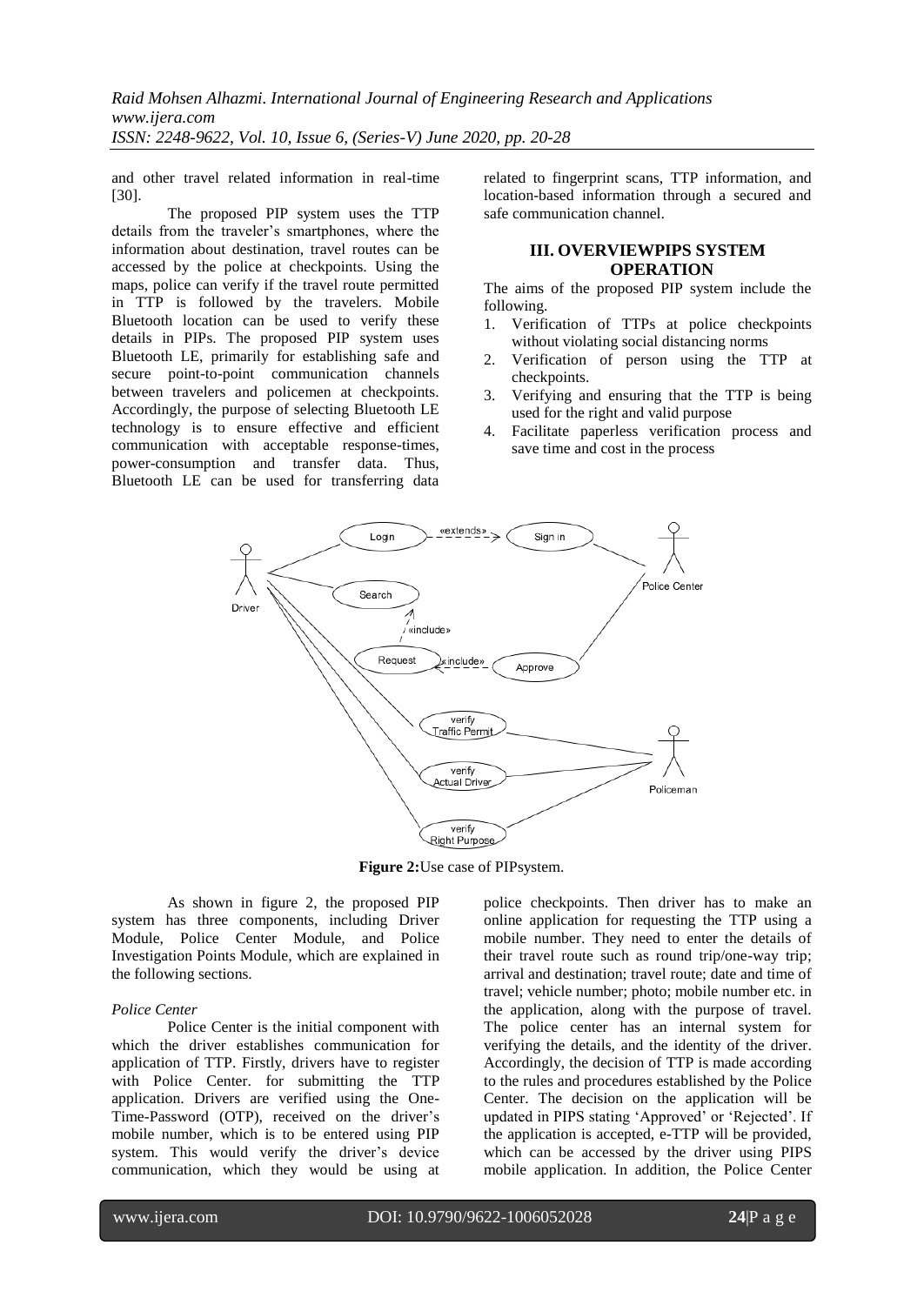has the ability to update the TTP at any time according to the situations arising.

# *Drivers Module*

From the drivers' perspective there are two modes of communication. Firstly, drivers are supposed to register on PIP system by providing the details as explained in the previous section. After verification, the police center may grant TTP for the drivers, which they can access from PIPS. The decision on the application will be received on the driver's mobile through SMS. Secondly, drivers communicate with police at checkpoints, where the driver's identity through fingerprint scans, the rightful purpose of travel, and validity of the TTP would be verified.

## *Police Investigation Point Module*

The policemen at checkpoints need to verify the TTP of the drivers by following the social distancing norms, i.e. maintaining a distance of at least 1.5 meters from the drivers. Three functions for policemen are outlined in the process of verification. Firstly, the policemen need to verify the driver's TTP. In this process, the driver has to request Bluetooth LE communication through PIPS application with policemen mobile device, which will be accepted by the policemen. After establishing the communication, the information about TTP is accessed by the policemen from the driver's PIPS application. Secondly, the policemen need to verify the TTP details by establishing the communication with Police Center. Information from Police Center will be retrieved, and the TTPdetails are verified (by using GPS to track the drivers smartphone location). However, in order to identify if the permit is being used by the right persons, the policemen will use fingerprint application for verifying finger scans of the driver, which should match with the driver's fingerprint scans in register of finger print scans of the population. If the details do not match or fingerprint scan fails, the policemen would inform Police Center, which may cancel the TTP issued. However, if there is a need to update TTP details, such as change in route or other derails in case of emergency or any other situations arising, policemen can contact Police center, which will update the TTP details. Thirdly, the policemen need to verify if the TTP is being used for a valid and right purpose (by checking the driver's smartphone location using GPS). This can be assessed based on the travel route being used or by noticing anything doubtful. The policemen can also check the history of TTP if any doubt arises. Accordingly, if the TTP is identified to be being misused, policemen can request Police Center to cancel the TTP.

## Design of PIPS system

This section details the procedures established, algorithms used in the design and development of PIP system. The UML flow chart is presented in figure 3. As shown in the figure 3, the process starts with driver's registration on PIP system.



**Figure 3:** The UML flow chart of PIPS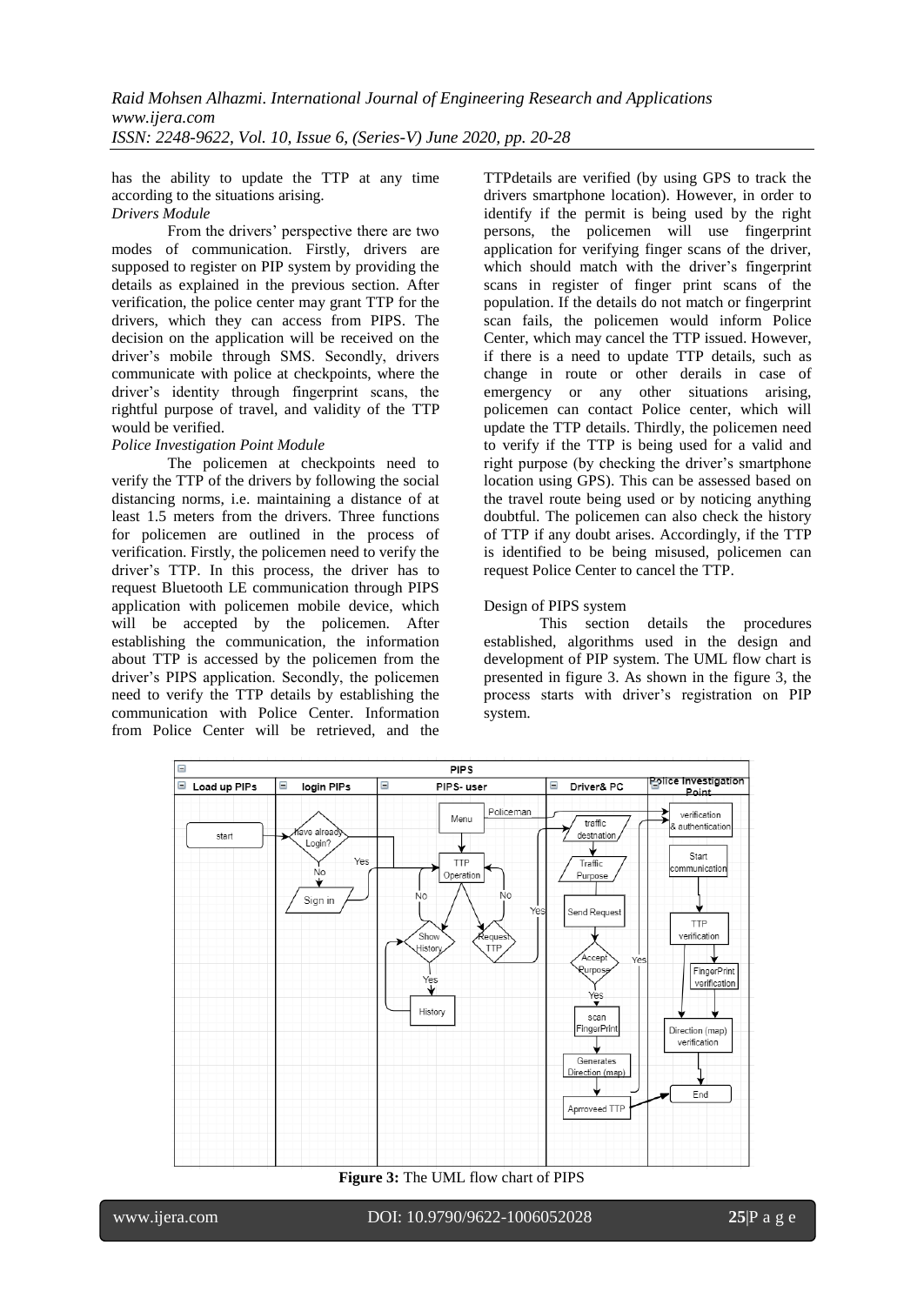*Load up PIPs:*The PIPS application is launched and loaded on the users' smartphones (driver or policemen), when they are supposed to share/ access TTP information.

*Starting PIPs:*First time users need to register by providing mobile number and their personal details. They would receive OTP through SMS, which will be used for verification. Once users are signed in, they need to sign in again if they are using same smartphone.The process is same for both drivers and policemen, except that policemen are supposed to get OTP from Police Center.

*PIPS User:* Users are divided in to two categories: Policemen and drivers. Drivers can browse their travel history and request TTP through PIPS; while policemen can access drivers TTP details and verify with police center.

*PIPs driver and police center:*Drivers need to enter information related to source and destination from the menu along with purpose of travel, and send a new request to Police Center. Police Center after verifying the details may either accept or reject the request. If the request is accepted, driver need to enter the fingerprint scans through the scanner on their device. The driver's fingerprints will be then verified by the Police center by confirming the identity by matching the scans with population scans register. After successful verification, PIPS will generate map with travel route between source and destination, with specific duration allocated for travel. The driver can access these details from PIPS application, and accordingly plan the journey.

*Police investigation Point:*The policemen uses PIPS for verifying TTP of the drivers by following social distancing norms in light of COVID-19 outbreak. Initially, policemen at checkpoints requests TTP details from the driver using PIPS application by establishing a Bluetooth connection. Drivers may send TTP ID details to policemen through established Bluetooth connection. Policemen would then verify TTP details with Police Center. If the details are correct, PIPS retrieve all information related to TTP including maps, travel route, and purpose, along with the driver details. Next, policemen may ask drivers fingerprint scan to verify the identity. Accordingly, driver may scan the fingerprints on the fingerprint sensors on their personal mobile devices through PIPS application, which will be transferred to the policemen PIPS application using Bluetooth LE connection. Policemen would request Police center, which would match driver's scans with population scan register to confirm the identity of the driver and the details are sent to policemen. In addition, for verifying the travel route or direction of travel, the policemen requests Bluetooth LE Position Point (BPP) via PIPS, which will be shared by PIPS from the driver's mobile. The drivers BPP will then appear on the TTP maps along with policemen BPP, which will be verified by PIPS, and verifies if driver's BPP is in the right direction to the source/destination.

## **IV. DISCUSSION**

The purpose of this study is to design PIP system, which can verify the clients TTP details at police checkpoints ensuring that social norms are being practiced at police checkpoints during curfew timings. The motive behind the development of the system is to facilitate no touch contact during verification, in order to contain the spread of COVID-19. In addition, the system is also designed to identify the fake TTPs, and also, valid TTPs being misused. Use of ICTs have been increasing in the past few decades, which proved to be effective in developing innovative solutions in different scenarios. Accordingly, Bluetooth LE is one such technology solution, which has enabled wireless communication over a short-range distance between various devices. This technology can be used for various purpose. In the context of this study, Bluetooth LE is used for establishing communication between clients with TTPs and policemen at checkpoints, as it can facilitate data transfer without coming in to close contact. The travel data id is used for verifying the permit and at the same time to assess if it is being misused. In addition, to add an extra layer of security, fingerprint scan module is used for high level verification to identify if client who requested TTP and the person travelling using the permit are same. Both technologies are considered to be very effective in the process of verification by adopting social distancing norms through PIP system in light of COVID-19 outbreak.

The PIPS design accordingly included three components: clients, Police checking points, and Police Authorities Center. The PIP system can facilitate the TTP verification in a speedy manner, and secured manners without requiring the policemen to come in close contact with the travelers. In addition, online registration and application process can help people in getting TTPs in time, which can be very useful in times of need and emergency. Furthermore, it allows a systematic approach of travel to be implemented during the curfew timings. Focusing on the system features, two layers of security are provided in the process of verification, making it more effective design. Bluetooth LE can be used for verifying the TTPs; while fingerprint scan module, can be used by the policemen for more detailed verification if necessary.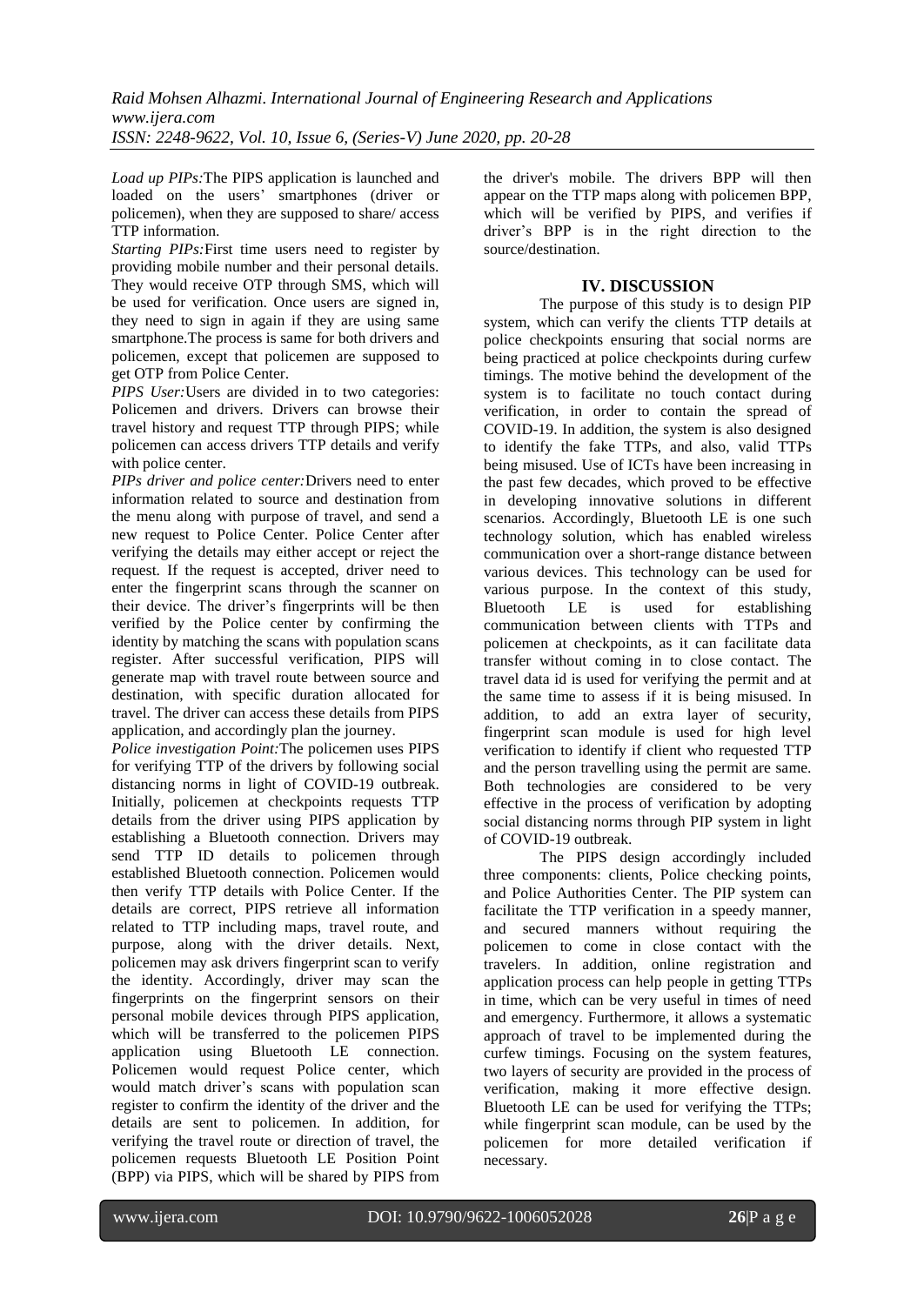*Raid Mohsen Alhazmi. International Journal of Engineering Research and Applications www.ijera.com ISSN: 2248-9622, Vol. 10, Issue 6, (Series-V) June 2020, pp. 20-28*

## **V. CONCLUSION**

The purpose of this study is to propose PIP system as a technology intervention in order to allow smooth travel operations with an effective monitoring system during the curfew timings in Saudi Arabia. Rapid increase in the COVID-19 cases has brough the healthcare systems and governments under stress. As a result, various containment strategies and technology interventions are being adopted to stop the spread of virus. In such challenging situation, it is essential that transport operations have to be continued systematically without affecting the people. Accordingly, the proposed system in this study is designed in such a way that it facilitates TTP verification at a faster pace while ensuring that social distancing norms are followed. In addition, it protects policemen at checkpoints from getting infected, as there is a high risk of transmission from policemen to various other travelers crossing the checkpoint. It can also help in contact tracing, as the travel routes of all the clients is recorded and saved. In addition, the police authorities can stop travelers from entering containment zones by modifying the travel routes online, which should be followed by the clients. Given the current situation in Saudi Arabia, with curfew being extended at regular intervals, the application proposed can be very useful in implementing containment strategies. In addition, the proposed design can add valuable contributions to the literature in developing technology interventions which can ensure safe travel adopting social distancing norms, which has become one of the essential activities in daily lives. Thus, the study has both theoretical and practical implications in relation to the use of technology interventions for containing the spread of COVID-19 pandemic.

## **REFERENCES**

- [1]. Ministry of health. (n.d). Novel Coronavirus (COVID-19). Retrieved from [https://www.moh.gov.sa/en/HealthAwareness](https://www.moh.gov.sa/en/HealthAwareness/EducationalContent/PublicHealth/Pages/corona.aspx) [/EducationalContent/PublicHealth/Pages/coro](https://www.moh.gov.sa/en/HealthAwareness/EducationalContent/PublicHealth/Pages/corona.aspx) [na.aspx.](https://www.moh.gov.sa/en/HealthAwareness/EducationalContent/PublicHealth/Pages/corona.aspx)
- [2]. World health organization. (April, 2020). WHO Timeline - COVID-19, Retrieved from [https://www.who.int/news-room/detail/27-04-](https://www.who.int/news-room/detail/27-04-2020-who-timeline---covid-19) [2020-who-timeline---covid-19](https://www.who.int/news-room/detail/27-04-2020-who-timeline---covid-19)
- [3]. Secon, H., Woodward, A., & Mosher, D. (May 4, 2020). A comprehensive timeline of the new coronavirus pandemic, from China's first COVID-19 case to the present. Retrieved from

[https://www.businessinsider.com/coronavirus](https://www.businessinsider.com/coronavirus-pandemic-timeline-history-major-events-2020-3) [-pandemic-timeline-history-major-events-](https://www.businessinsider.com/coronavirus-pandemic-timeline-history-major-events-2020-3)[2020-3.](https://www.businessinsider.com/coronavirus-pandemic-timeline-history-major-events-2020-3)

- [4]. World health organization. (April, 2020). Coronavirus disease 2019 (COVID-19) Situation Report –28. Retrieved from https://www.who.int/docs/defaultsource/coronaviruse/situationreports/20200228-sitrep-39-covid-19.pdf?sfvrsn=5bbf3e7d\_4
- [5]. Kaplan, J., Frias, L., & McFall-Johnsen, M. (April,2020). Countries around the world are reopening — here's our constantly updated list of how they're doing it and who remains under lockdown. Retrieved from [https://www.businessinsider.com/countries](https://www.businessinsider.com/countries-on-lockdown-coronavirus-italy-2020-3#china-implemented-what-was-then-the-largest-quarantine-in-human-history-to-try-to-contain-the-coronavirus-locking-down-at-least-16-cities-at-the-end-of-january-the-lockdown-on-wuhan-ended-on-april-8-19)[on-lockdown-coronavirus-italy-2020-](https://www.businessinsider.com/countries-on-lockdown-coronavirus-italy-2020-3#china-implemented-what-was-then-the-largest-quarantine-in-human-history-to-try-to-contain-the-coronavirus-locking-down-at-least-16-cities-at-the-end-of-january-the-lockdown-on-wuhan-ended-on-april-8-19) [3#china-implemented-what-was-then-the](https://www.businessinsider.com/countries-on-lockdown-coronavirus-italy-2020-3#china-implemented-what-was-then-the-largest-quarantine-in-human-history-to-try-to-contain-the-coronavirus-locking-down-at-least-16-cities-at-the-end-of-january-the-lockdown-on-wuhan-ended-on-april-8-19)[largest-quarantine-in-human-history-to-try](https://www.businessinsider.com/countries-on-lockdown-coronavirus-italy-2020-3#china-implemented-what-was-then-the-largest-quarantine-in-human-history-to-try-to-contain-the-coronavirus-locking-down-at-least-16-cities-at-the-end-of-january-the-lockdown-on-wuhan-ended-on-april-8-19)[to-contain-the-coronavirus-locking-down-at](https://www.businessinsider.com/countries-on-lockdown-coronavirus-italy-2020-3#china-implemented-what-was-then-the-largest-quarantine-in-human-history-to-try-to-contain-the-coronavirus-locking-down-at-least-16-cities-at-the-end-of-january-the-lockdown-on-wuhan-ended-on-april-8-19)[least-16-cities-at-the-end-of-january-the](https://www.businessinsider.com/countries-on-lockdown-coronavirus-italy-2020-3#china-implemented-what-was-then-the-largest-quarantine-in-human-history-to-try-to-contain-the-coronavirus-locking-down-at-least-16-cities-at-the-end-of-january-the-lockdown-on-wuhan-ended-on-april-8-19)[lockdown-on-wuhan-ended-on-april-8-19.](https://www.businessinsider.com/countries-on-lockdown-coronavirus-italy-2020-3#china-implemented-what-was-then-the-largest-quarantine-in-human-history-to-try-to-contain-the-coronavirus-locking-down-at-least-16-cities-at-the-end-of-january-the-lockdown-on-wuhan-ended-on-april-8-19)
- [6]. Khalid, T. (March, 2020). Saudi Arabia reports first coronavirus case, a Saudi national coming from Iran. Retrieved from https://english.alarabiya.net/en/News/gulf/20 20/03/02/ Saudi-Arabia-reports-firstcoronavirus-case-state-media.
- [7]. MOH News. (march2, 2020). COVID-19 Follow-up Committee Calls on Public to Stay Home. Retrieved from [https://www.moh.gov.sa/en/Ministry/MediaC](https://www.moh.gov.sa/en/Ministry/MediaCenter/News/Pages/News-2020-03-22-001.aspx) [enter/News/Pages/News-2020-03-22-](https://www.moh.gov.sa/en/Ministry/MediaCenter/News/Pages/News-2020-03-22-001.aspx) [001.aspx.](https://www.moh.gov.sa/en/Ministry/MediaCenter/News/Pages/News-2020-03-22-001.aspx)
- [8]. saudi gazette. (march23, 2020). King Salman orders partial curfew for 21 days. Retrieved from [https://saudigazette.com.sa/article/591136/SA](https://saudigazette.com.sa/article/591136/SAUDI-ARABIA/King-Salman-orders-partial-curfew-for-21-days) [UDI-ARABIA/King-Salman-orders-partial](https://saudigazette.com.sa/article/591136/SAUDI-ARABIA/King-Salman-orders-partial-curfew-for-21-days)[curfew-for-21-days.](https://saudigazette.com.sa/article/591136/SAUDI-ARABIA/King-Salman-orders-partial-curfew-for-21-days)
- [9]. Nereim, V. (April 6,2002). Saudi Arabia Puts 24-Hour Lockdown on Big Cities to Curb Virus. Retrieved from [https://www.bloomberg.com/news/articles/20](https://www.bloomberg.com/news/articles/2020-04-06/saudi-arabia-puts-24-hour-lockdown-on-big-cities-to-curb-virus) [20-04-06/saudi-arabia-puts-24-hour](https://www.bloomberg.com/news/articles/2020-04-06/saudi-arabia-puts-24-hour-lockdown-on-big-cities-to-curb-virus)[lockdown-on-big-cities-to-curb-virus.](https://www.bloomberg.com/news/articles/2020-04-06/saudi-arabia-puts-24-hour-lockdown-on-big-cities-to-curb-virus)
- [10]. Bhatia, N. (march 29, 2020). Closures extended to curb Covid-19 in region. Retrieved from [https://www.meed.com/closures-extended-to](https://www.meed.com/closures-extended-to-curb-covid-19-in-mena)[curb-covid-19-in-mena.](https://www.meed.com/closures-extended-to-curb-covid-19-in-mena)
- [11]. Saudi24 (April,2020). Saudi Arabia: Continuing the activities exempted from the curfew. Retrieved from [https://www.saudi24.news/2020/04/saudi](https://www.saudi24.news/2020/04/saudi-arabia-continuing-the-activities-exempted-from-the-curfew-3.html)[arabia-continuing-the-activities-exempted](https://www.saudi24.news/2020/04/saudi-arabia-continuing-the-activities-exempted-from-the-curfew-3.html)[from-the-curfew-3.html.](https://www.saudi24.news/2020/04/saudi-arabia-continuing-the-activities-exempted-from-the-curfew-3.html)
- [12]. Macwan, U. (April, 2017). Mobile Technology, Its Importance, Present And Future Trends. Digital Marketing Expert at